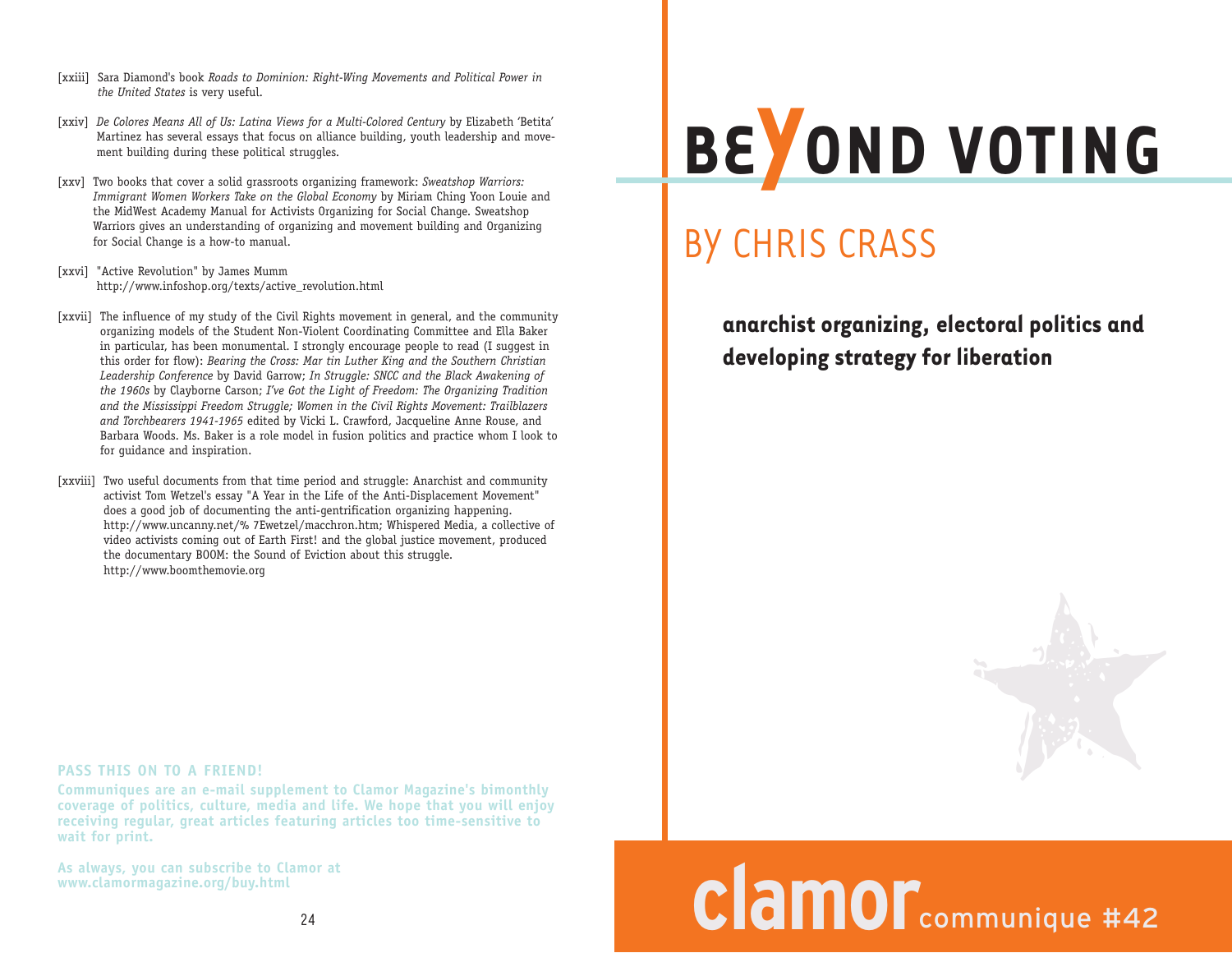**P**residential elections are often the terrain on which radicals and anarchists debate the merits of electoral politics. This election season is no different. Social movements around the world and in the United States are declaring Bush's defeat at the ballot box a top priority. As radicals, we have consistently opposed the policies of the Bush administration and have mobilized our opposition repeatedly to the wars on Afghanistan and Iraq. We know that the Democratic Party shares the majority of the Republican Party's platform. Both candidates represent ruling class worldviews and institutions of domination. What do we do?

There are many discussions about how to vote out the Bush administration.[i] I want to urge us to step back and talk about electoral politics and larger questions of strategy. For anarchists, voting and electoral politics spark intense debate because they bring fundamental questions to the surface. How do we believe revolutionary transformation happens? How do we build movement? Where does power come from? How do we act in the world? Does our organizing matter? From there we ask more specific questions. How do we as radical organizers, left activists and anarchists relate to elections and electoral politics in general? Are the elections an opportunity for strategic intervention or a waste of time? At the heart of all of these debates is the question of strategy.

Questions of strategy are always on my mind. Where are we going and how are we going to get there? I want to reflect on my personal relationship to electoral politics as an anarchist, because I think the presidential elections often get us debating tactics when really we need to think about strategy. The essay is based in my experience, because the most useful anarchist theory and strategy is often embedded in our practice. It is not a coincidence that the most widely read and cited anarchist text in the US is an autobiography called *Living My Life* by Emma Goldman.

*Reader* edited by Robert C. Tucker. And for everyone who has had negative experiences with sectarian left groups to read Max Elbaum's book *Revolution in the Air: Sixties Radicals turn to Lenin, Mao and Che.*

- [xi] *The Political Philosophy of Bakunin* edited by G.P. Maximoff and *Selected Writings on Anarchism and Revolution by Peter Kropotkin* edited by Martin A. Miller were both very instructive. *Malatesta: Life and Ideas* has been critical to my thinking about organizing and anarchism. I highly encourage reading the *Haymarket Tragedy* by Paul Avrich. *Anarchists in the Spanish Revolution* by Jose Peirats along with *Free Women of Spain: Anarchism and the Struggle for the Emancipation of Women* by Martha A. Ackelsburg were important. A good general overview is *Anarchism* by Daniel Guerin.
- [xii] An anthology of articles and essays from 1989-1993 was collected into the book *Profane Existence: Making Punk a Threat Again.* These are key texts on US anarchism in the early to mid '90s.
- [xiii] An anthology of essays from Love and Rage in the later years, documents from the internal debates when the Federation ended, and the critical summation of Love and Rage, "After Winter Must Come Spring." *A New World in Our Hearts* edited by Roy San Filippo.
- [xiv] One of the primary editors of Profane Existence, Dan, has explained, "It took the Gulf War to stop us from just reporting the news to get us off our asses and make some. …since then we have maintained the direct connection, turning our words on paper into direct action that affect the world around us."
- [xv] Two essays that explore this further are:" 'Forging a Movement on Shifting Ground': reflections on anti-racism as a catalyst for global justice organizing" http://colours.mahost.org/articles/crass9.html and "Going To Places That Scare Me: Personal Reflections On Challenging Male Supremacy" http://colours.mahost.org/articles/crass15.html
- [xvi] An important history of anarchism and direct action leading into the '90s is Barbara Epstein's *Political Protest & Cultural Revolution: Nonviolent Direct Action in the 1970s and 1980s.*
- [xvii] To put this into perspective, there were 12 Food Not Bombs groups in 1992 and over 250 groups formed around the world by the end of the '90s, with the majority of them in the US. See http://fnbnews.org.
- [xviii] These writings and others are available at http://www.infoshop.org/afem\_kiosk.html
- [xix] Lorenzo Komboa Erivn and many other writings by anarchists of color are available at http://www.illegalvoices.org/apoc/books/abr/index
- [xx] I finished reading W.E.B. DuBois *The Souls of Black Folk* the day the verdict was announced. It, along with *The Autobiography of Malcolm X,* was critical to read. In developing a deeper understanding of the Black Liberation struggle throughout US history, Vincent Harding's *There is a River: The Black Struggle for Freedom* was very helpful.
- [xxi] "Towards Anti-Racist Politics and Practice: a racial autobiography" http://colours.mahost.org/articles/crass7.html
- [xxii] Anarchists and radicals who believe voting is meaningless frequently express depression because so many people voted a particular way. At the very least the way people vote seems to have a meaningful impact on how we see the world around us.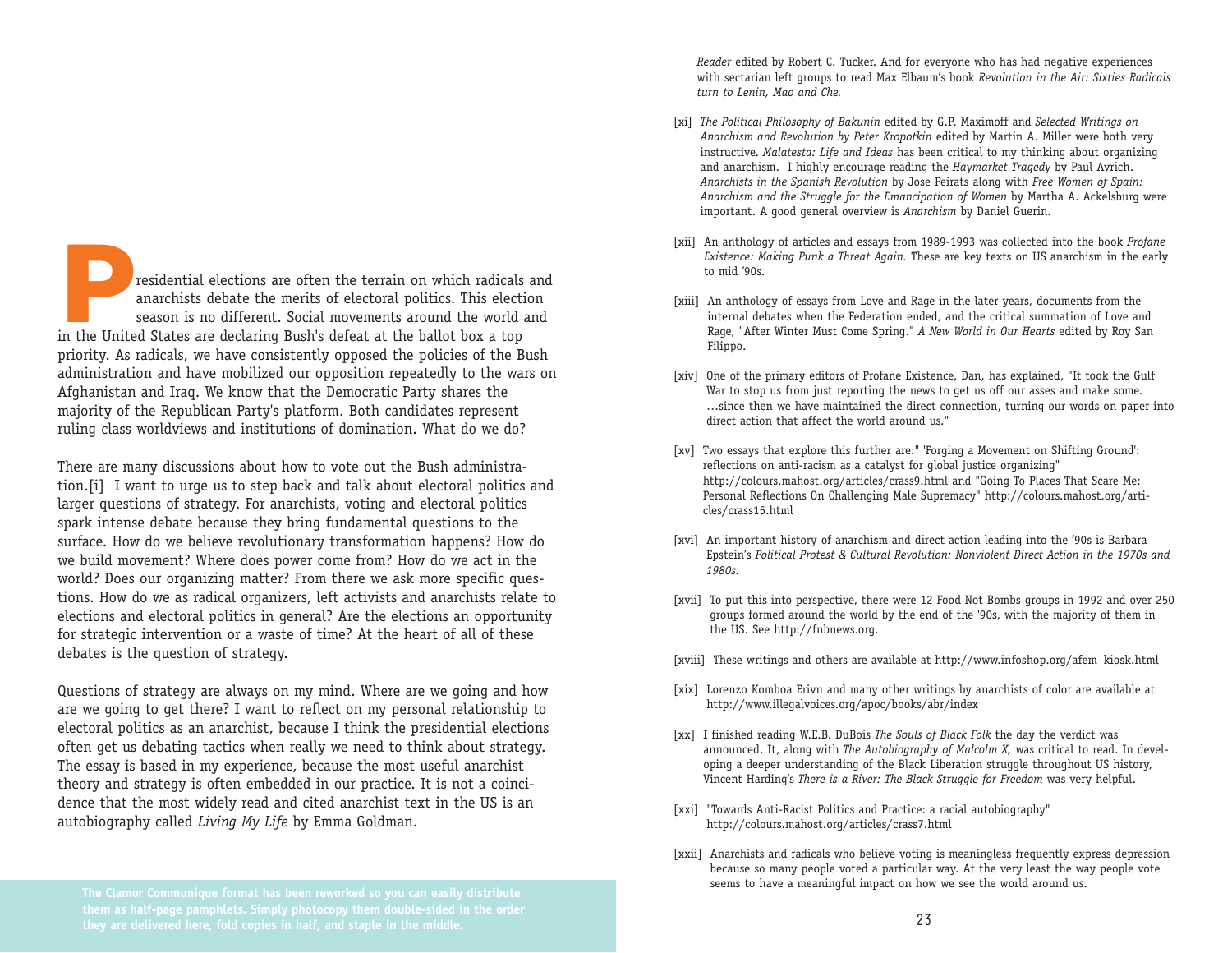- [i] See *How to Get Stupid White Men out of Office* edited by Adrienne Maree Brown and Wlliam Upski Wimsatt. Also check out http://www.Indyvoter.org.
- [ii] Emma Goldman and Lucy Parsons made important arguments about voting and the state during the Women's Suffragist movement. They argued against claims that voting would be the basis for women's equality, citing that the vote had not freed men from the inequality and exploitation of capitalism. See Anarchism and Other Essays by Emma Goldman and http://www.lucyparsonsproject.org/.
- [iii] Anarchist analysis on reform campaigns and electoral politics that were important to my thinking include: "First Pity then Punishment" by Reb H. in *Love and Rage* Vol 8, N2 March/April 1997; "Working Poor Demand Living Wage: the Elusive Fight for Survival Under Capitalism" by Jason Winston in *Love and Rage* Vol8, N4 August/Sept 1997. The Living Wage campaign was particularly influential because it was an a campaign led by anarchists with an explicit commitment to revolutionary movement building. "Fight Against Welfare Cuts Hits the UN" by Laura Schere and Suzy Subways in Love and Rage Vol8, N4.
- [iv] Three important projects dedicated to developing anarchist theory that I'm inspired by are: the Institute for Anarchist Studies http://www.anarchist-studies.org/, the New Formulation an anti-authoritarian review of books http://www.newformulation.org/ and book publisher and distributor AK Press http://www.akpress.org.
- [v] My understanding of strategy and organizing from this framework is heavily influenced by my study of Ella Baker. My essay, "Looking to the Light of Freedom" focuses on her ideas on participatory democracy and group-centered leadership http://colours.mahost.org/articles/crass8.html
- [vi] Paulo Freire discusses the importance of praxis in his book *Pedagogy of the Oppressed.*
- [vii] This essay is available at http://colours.mahost.org/articles/martinez.html Additionally, the book *Reluctant Reformers: Racism and Social Reform Movements in the United States* by Robert Allen is a useful exploration of how white privilege has undermined movements historically. This provides useful historical context to situate the Global Justice movement and the efforts to challenge white supremacy and white privilege by anti-racist people of color and white people.

[viii] Websites representing aspects of the trends that I'm describing are Deadletter http://www.deadletters.biz/index.html, Colours of Resistance http://www.colours.mahost.org, Anarchist People of Colour http://illegalvoices.org/apoc/, Baby Bloc http://babybloc.org/ and Planting Seeds Community Awareness Project http://pscap.org/.

- [ix] Women of color feminism has been core to my thinking about collective liberation politics. The four books which have articulated these politics most clearly to me are: *Black Feminist Thought: Knowledge, Consciousness and the Politics of Empowerment* by Patricia Hill Collins; *The Truth That Never Hurts: Writings on Race, Gender and Freedom* by Barbara Smith; *Borderlands/La Frontera: The New Mestiza* by Gloria Anzaldúa; and *Feminist Theory: From Margin to Center* by bell hooks.
- [x] I do think it's important to track the way rightwing anti-communism in the US has influenced anti-communism amongst anarchists. As my friend Jeff Giaquinto points out, to be called a communist in the US has generally meant that you support the rights of workers and believe in equality for people of color, particularly in regards to African Americans. I strongly encourage study of Marx and the Marxist tradition starting with *The Marx-Engels*

Often I am not even aware of the assumptions and commitments embedded in my practice. I think we need to examine our practice so we can be clear about what our theory and strategy is in order to engage it and develop it. Our theory and strategy is embedded in our practice because we believe that the means lead to the ends, that how we engage in struggle is prefigurative of the society that we want to live in. For anarchists, direct action is not just a tactic. Direct action is an expression of a deeper understanding of revolutionary transformation in which we take back our power and remake the world. Through direct struggle confronting institutions of injustice, we develop new understandings of ourselves and the world. These understandings help us build communities of empowerment, equality and mutual aid. Through communities of resistance we work to bring down systems of oppression in all their forms. By working to implement our visions of the future society into our everyday lives and in our counter institutions, we seek to build the new world in the shell of the old.

I have often heard the argument that you cannot be an anarchist if you vote or participate in electoral politics. Voting is a tactic. As a tactic I know it is connected to core values about power and decision making, but if we're to develop meaningful strategy all of our tactics need to be evaluated and updated where need be. I'd like to make a distinction about core beliefs and tactics or actions that express core beliefs. For me, anarchism is fundamentally based in a belief in the capacity of people to share power with each other and through relationships, families, organizations, communities and institutions build societies based on having power with people rather then over people. Power with people forms the base of societies organized on principles of self-determination, cooperation and justice. Many of our tactics have been useful in expressing our core beliefs, but overall we are still far from being a meaningful challenge to the ruling order of domination and exploitation. I want to think about our tactics, strategies and theories not only in terms of how they express our core beliefs, but how they help move us to living our core beliefs. We are largely successful practicing this in groups and communities of dozens. Our tactics, strategies and theories need to deal with societies of millions.

Anarchist analysis of the state has made important contributions to revolutionary theory, particularly in the mid-1800's through the early 1900's.[ii] But our theory has remained rooted in the past and today it is often one dimensional and based in a deep mystification of how power actually operates. While proclaiming "smash the state", our analysis leaves little room to figure out how to actually make that happen. Voting and elections will not achieve revolutionary change. But this is not the point as no isolated tactic or campaign will. When our thinking about action is an all or nothing framework of whether this will smash the state or not it often translates into isolation: building countercultures, striking out once in a while and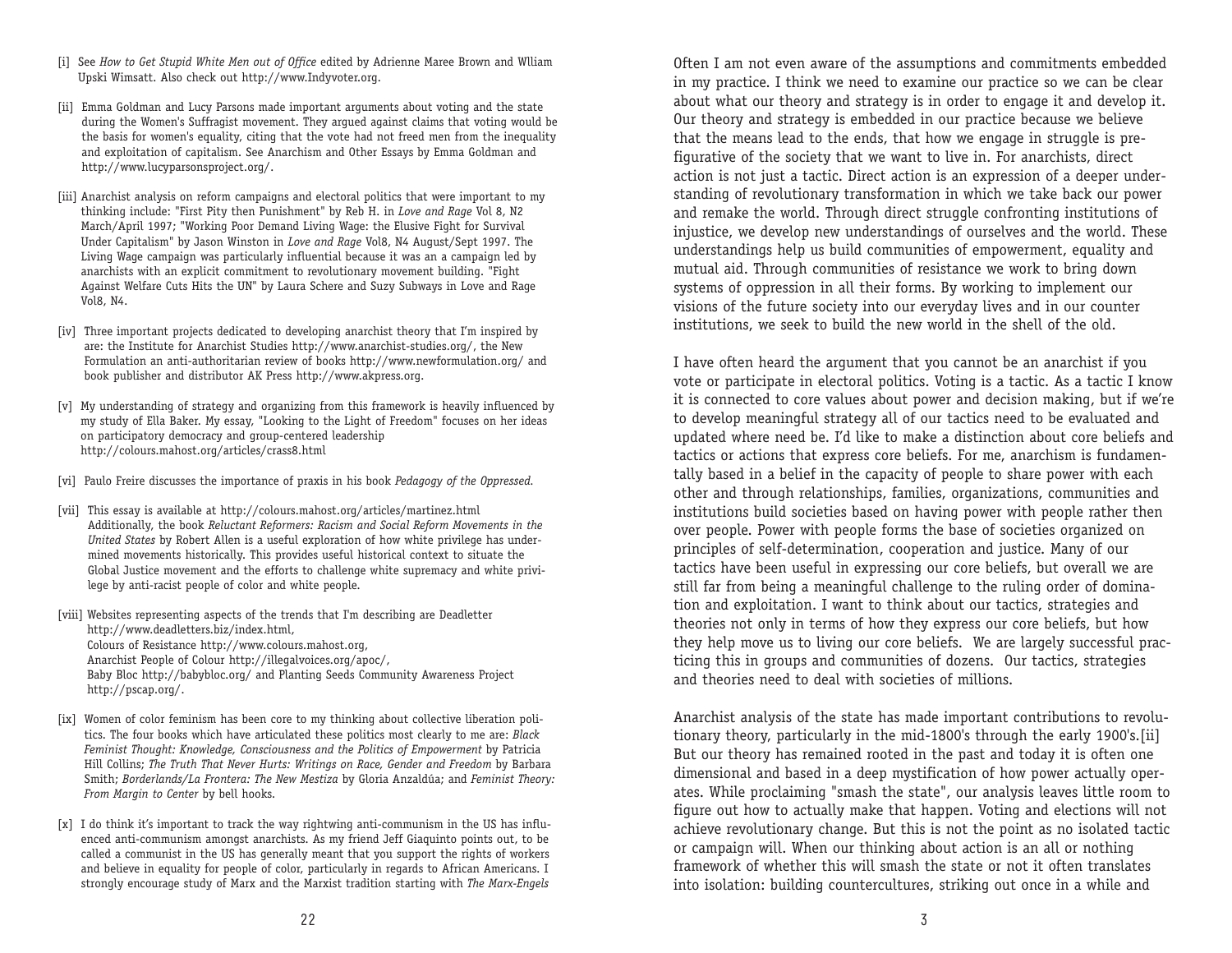hoping the state will leaves us alone. These countercultures are mostly young, white and middle class. This narrow analysis is unable to explain the complex experiences or meet the needs of most people in society. This is why many refer to anarchist scenes in the US, not anarchist movements, and why these scenes are often referred to as activist ghettos.

In practice, hundreds of self-identified anarchists around the country are already engaged with electoral politics in a variety of ways. I know that thousands of anarchists and anti-authoritarians around the country vote. Even more engage and struggle with the state on issues of welfare, housing, tenants' rights, immigration, childcare, healthcare, prisoner rights, the death penalty, disability rights, education, reproductive freedom, queer rights, civil rights, taxing corporations, affirmative action, the environment, worker rights, US foreign policy and regulating corporate power. But our analysis of this work is rarely discussed in print and is still largely absent from what is considered anarchist theory.[iii] If our theory is unable to help us understand and engage the reality of the work we are already doing, then it becomes a barrier to integrating the concrete details of our work into a strategy for revolutionary change.

We need an engaged praxis of theory, action and reflection. We need theory to help us understand the world and inform our strategy. We also need to reflect on our actual practices and the complexities of reality and update our theory.[iv] Historically, anarchists have been heavy on action and light on theory. For US anarchists today, life in the heart of empire creates urgency to end injustices committed in our name. This often leads to feeling frantic, and the need to act often outweighs study and strategic planning. We frequently feel like we're just banging our heads against a wall. When we operate with enormous long-term goals of revolution and liberation without short-term goals to guide us and help us evaluate success, then our culture promotes turnover and burnout. People coming and going is not the issue, people leaving feeling hopeless and jaded is the problem. Additionally, those of us who stay often develop an underlying me ntality that only the toughest and brightest can do this work. This me ntality can become a dangerous mix of frustration with most people and an unconscious vanguardist sense that we alone are the ones who will make "revolution". I'm interested in strategies that are complex enough to understand mass participation and grounded enough to remember that we are indeed all capable of self-governance. [v]

Gabriel Sayegh, a white queer anti-prison organizer who has taught me much about thinking strategically explained it this way: "If 'we' could more cohesively understand and continue to develop our theory about strategy, 'we' would be stronger and more effective agents for revolutionary change in this country, because 'we' could work towards our vision(s) step by step,

campaign to build our movement. Sayegh's essay offers concrete strategic suggestions for action, like anarchists talking with people who can't vote (prisoners, people with felonies or undocumented immigrants) and offering to vote for them. Sayegh's essay joins a larger discussion on electoral strategy already initiated by the book, "How to Get Stupid White Men out of Office: the anti-politics, unboring guide to power". Edited by Adrienne Maree Brown and William Upski Wimsatt, it is a compilation of stories about radical activists engaging with electoral politics with a long-tern strategic focus on movement building. They started the League of Pissed Off Voters at Indyvoter.org. Punkvoter.com is another project organizing left/radical/alternative younger people to defeat Bush and get active. Righttovote.org is organizing to end disenfranchisement of people convicted with felonies. The organizing is happening. Developing strategy doesn't mean figuring out how we're all going to do the same work with the same goals. Strategy can help us see the ways that a multitude of different groups, projects, campaigns and communities can strengthen and advance all of our work.

It's important that we approach this election just as any other struggle; develop goals for yourself and/or with the groups you work with so that you set your own terms for what success is. My primary goal continues to be the development of a broad-based, radical/left, anti-racist, feminist, anti-capitalist movement led by radical people of color, women, queer, transgendered/genderqueer, disabled and working class people. I believe that the combination of collective liberation politics, community-based organizing strategies of building power, and direct action strategies of expressing and sharing power will help us create a fusion of radical analysis and practice to get us beyond the question of who we're voting for and get on with building the worlds that live in our hearts.

Much love to the editorial crew on this essay: Nisha Anand, Clare Bayard, Dan Berger, Ingrid Chapman, Chris Dixon, Roxanne Dunbar-Ortiz, Jeff Giaquinto, Rahula Janowski, Sharon Martinas, Gabriel Sayegh and Josh Warren-White.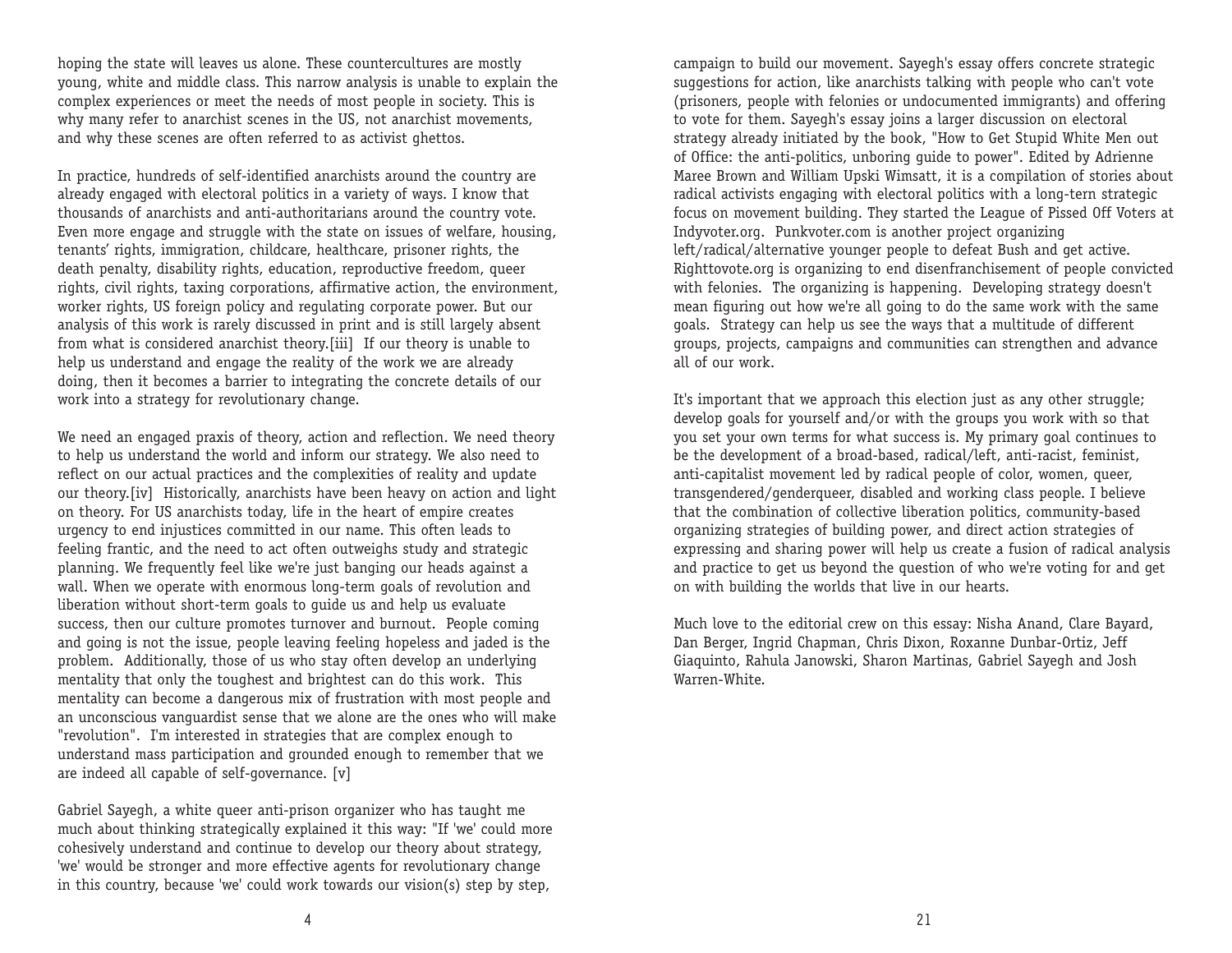#### **Beyond Bush, Against Imperialism**

The focus of my argument about electoral politics has been elections on the local and state level. Getting the Bush administration out of the White Ho use is not my primary goal, but nevertheless, it is a goal. Gabriel Sayegh has contributed an important essay "Tear down the prison, get out the vote: an antiracist argument for voting" which presents a strong argument to white radicals to vote against Bush.

He writes: "If white activists continue along the line of 'there's no different between the candidates so I won't vote' then we miss the very important ways that the candidates do differ, and how those differences can be leveraged in an effort to build a stronger movement. While Bush and Kerry are certain to serve many of the same corporate masters, there are everyday material realities which, however small they may seem to upper and middle class white people, are indeed enormously significant to those who aren't white or aren't middle/upper class. For instance, Bush's first act in offices was to place a global gag rule on reproductive rights and abortion clinics around the world, effectively undermining the right to family planning services to women around the globe. And who are those women? Poor women of color."

"That doesn't mean the Democrats are the answer to Bush or the Republicans. It means --not so simply-- that white activists need to be politically savvy enough to understand how those little, narrow nuances that separate the candidates and political parties are not so little and narrow to everyone. For millions of poor people--most of them people of color-- that dime's worth of difference between Republican and Democrat can mean life or death."

How can we use these differences to weaken both party's positions and strengthen ours? For example, the imperialism of the Bush administration favors unilateralism and military force and this is generally opposed by Democrats who under the Clinton administration preferred the imperialism of international trade agreements, diplomacy and more structural state violence like sanctions. How can we move the slogans from focusing on a person to a system: from "Anyone but Bush" to "Everyone Against Empire". If we can bring an anti-imperialist/anti-empire politics into the growing frustration with the US war on Iraq, it can open doors to broader politic engagement against the imperialist agenda of both parties.

It's also important to focus on how we can build our organizations in this election fight so we are in a better position to move forward with our goals, regardless of who is president. I'm confident we can use the anti-Bush

and do that within a framework and belief that 'we' can actually win, and make real the world(s) beating deep in our hearts."

Developing strategy is about setting short-term and long-term goals and creating plans to reach them. Strategy is seeing how accomplishing shortterm goals helps build our capacities as individuals and organizations in order to be in a better position to work for our long-term goals. Strategy is most useful when based in an engaged praxis of theory, action and reflection.[vi] This way it stays grounded in reality, encourages evaluation of outcomes to increase effectiveness and in good case scenarios means being pro-active and visionary rather then reactive and confined to the framework of systems of oppression.

Electoral politics has been only a small part of my overall work, but I'm putting energy into this discussion because I think electoral politics in particular and reform oriented work in general opens up some of the big questions about anarchist strategy. Since 1994, I have voted in over a dozen elections on the local, state and federal level. I have actively participated in electoral campaigns on city and state level ballot initiatives/propositions. I have participated in over 20 community organizing reform oriented campaigns that involved fights at city hall. I have worked to both get rid of candidates and put candidates into office. To be clear, I do not believe that we should unconditionally do electoral work. I believe that we need to be strategic about when and how to be involved. All of the electoral struggles that I have participated in have been community-based struggles with leadership from radical/left organizations and individuals that I felt affinity with. I do electoral work not in spite of my anarchist politics, but because I'm an anarchist committed to building broad movements for social, economic, racial and environmental justice.

One of the most significant aspects of shutting down the WTO in Seattle in 1999 was that anarchist organizing efforts throughout the '90s converged and played a leading role in a mass movement. And during those days of confrontation we believed in ourselves and our power to make change. We looked around and saw ourselves as part of something much larger then our scenes and for many of us, for the first time, we felt confident enough to see ourselves as comrades with tens of thousands of other left, radical, progressive people on the streets. We also found a new kind of respect: a respect that expressed itself most clearly when Elizabeth 'Betita' Martinez wrote "Where Was the Color in Seattle" and called out racism in the mostly white direct action, mostly anarchist movement.[vii] I say respect because the essay was truly a gift to the movement and has had an enormously positive impact. I also say respect because the message of the essay to me was: There is much work for us to do together and white activists need to challenge our privilege and develop our analysis and practice so we can all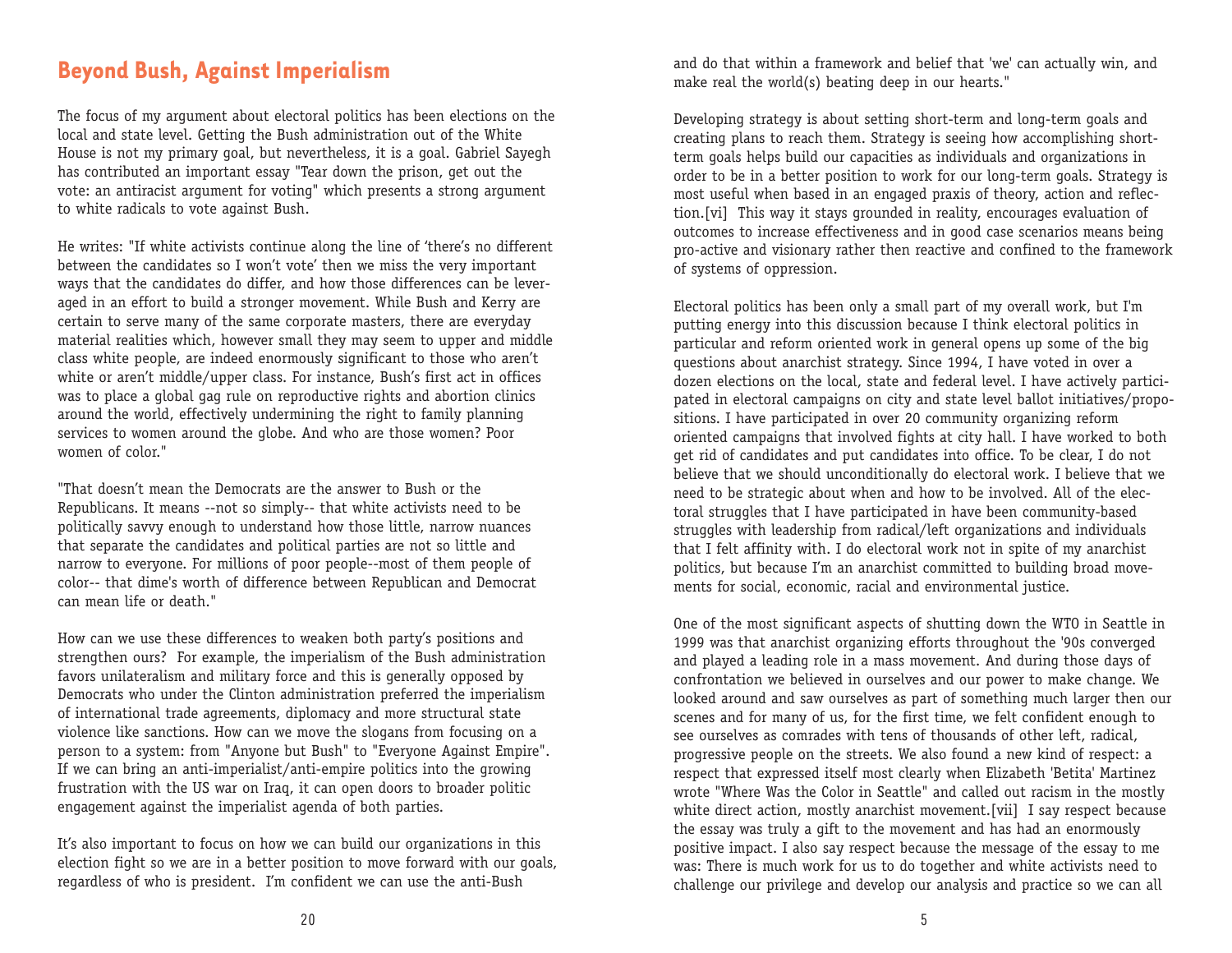respect each other and work together to build a new world.

I want to emphasize the importance of feeling confident enough to think about vision and strategy. I think the left and radicals in particular have been so beaten down, that we often spend more time fighting each other then actually thinking we can win and what winning would look like. One of the ways that I have seen this confidence manifest is the high level of commitment that thousands of white activists around the country have shown engaging the critiques Martinez put forward. This engagement requires reflection, asking hard questions, willingness to step back and listen, learning from history and developing changes in your personal, organizational and movement theory, strategy and practice.

Throughout the '90s and particularly after Seattle 1999, anarchism has grown in both numbers and influence. What is particularly exciting is the gradual development of a more multigenerational, multiracial, multigendered, multicultural and multiclass anarchist movement. As Anarchist People of Color conferences take place around the country, as immigrant wo men of color step up their leadership in organizations, as disabled activists bring leadership to our communities, as working class anarchists and transgendered/genderqueer people write theory, as parents, children and grandparents help shape activist culture, and as women continue to lead the way, our politics and practice expand. They expand because our politics and practices are an expression of the lives, analysis and visions that we hold and the histories that we bring. Our politics and practices will deepen as they grow to include a vision of collective liberation that ge nuinely includes all of us and strategies holistic enough to get us there.[viii]

Collective liberation refers to the struggles against all systems of oppression with the goal of liberation for all people. With a recognition of the ways that people are simultaneously oppressed and privileged by multiple systems of oppression, the possibility of solidarity between privileged and oppressed people of particular systems of oppression against institutions of power is viewed as strategic. This means exploring the roles of privileged people organizing other privileged people (i.e. men organizing other men, heterosexuals organizing other heterosexuals) to act in solidarity and build with movements of oppressed people to transform power relationships between them in the course of struggling against ruling class power. The leadership of oppressed people in this process is of critical importance along with the development of accountable, anti-oppression/pro-collective liberation leadership of the privileged.[ix] From anti-racist struggle of white people joined in the struggle with people of color against white supremacy to men challenging sexism joined with women, nondisabled people joining with disabled people to challenge ableism, transgender/genderqueer people

many political traditions and perspectives. As I work to build broader moveme nt, I remain an anarchist because I think we have made and continue to make important contributions in developing effective, holistic strategy. Nisha Anand, who works at San Francisco Women Against Rape, is also committed to broader left movement building. She explains, "I believe the successful collective models anarchists have developed can and should be applied to a larger context and with diverse communities. In order for this to work, we as anarchists must first develop long-term strategies that build relationships and trust. Meeting people where they're at and working on issues that have real impact in communities we want to work with is a key way to begin building such relationships. Initially, our work may include broad coalition organizing, support and solidarity work, and electoral mobilizations."

Meeting people "where they're at" is key to why I think electoral politics can at times be both necessary and strategic. In the case of fighting gentrification with MAC, I think it was necessary because this fight and many other fights must be fought and to stand on the sidelines makes one irrelevant. Necessary because this fight, like others, was about people's basic human rights to live and raise children in their neighborhood. Necessary because not fighting it means we are in a far weaker position to fight anything else. Strategic because this was a fight that was affecting broad numbers of people and spoke to core issues/values of what kind of community/society we want to live i n. Strategic because through popular struggles new possibilities open up, spaces to practice radical organizing and learn crucial lessons. Strategic because relationships of respect, trust and accountability are built much more quickly in the course of day-to-day struggle. Strategic because relationships with a broader range of left/radical people can help form stronger alliances based on respect, solidarity and affinity.

I want to be clear that electoral politics is but a small part of a much larger strategy. Anarchist tenant organizer Ingrid Chapman underlines this point, "When organizing around propositions we must look past the elections, because the reality of the system is that the wealthy rightwing has a clear advantage, and hard-fought progressive laws can be --and often are--overturned or tremendo usly weakened. We must always be thinking about how and what we are building for post-election day. Not just getting folk out to vote, but where does that community power go after the election? How can this campaign build long lasting relationships, build skills and build a base of people who are empowered and organized to continue the fight for justice - win or lose? And when we win or lose, what tactics can we use outside the electoral system and formal politics to empower folk and keep fighting? Because one of our major struggles is fighting against disempowerment all around us."

So, what are we going to do about this presidential election?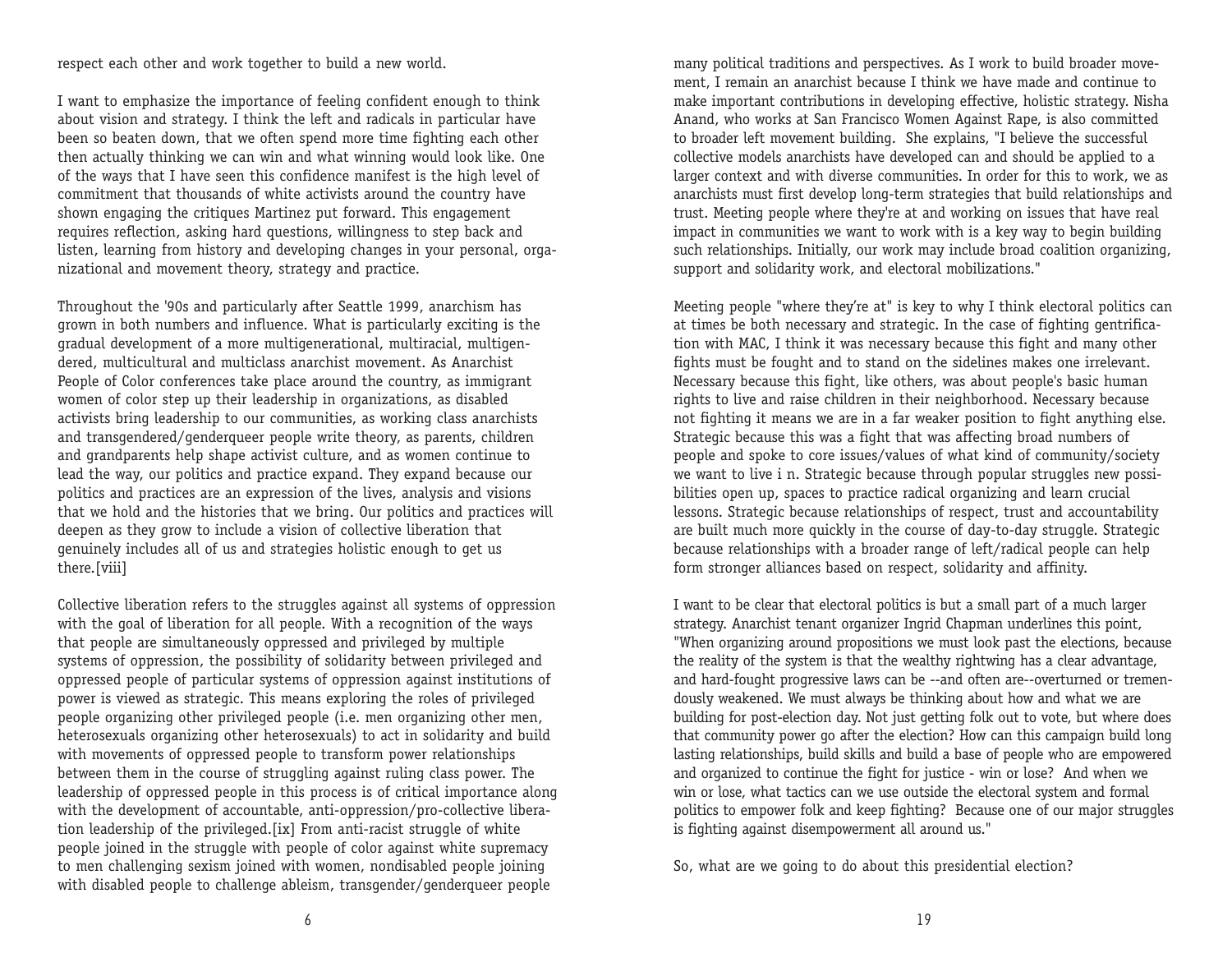Direct actions including occupations and lockdowns targeted not only city hall, but also the planning department, landlords and real estate agencies specializing in evictions, illegal dot-com offices, and tenant evictions. MAC utilized city elections to focus and build larger campaigns around shifting control from city hall to a neighborhood level, a political goal I held in theory but had never seen anyone even realistically attempt. While mobilizing around legislation on the ballot, MAC also supported a slate of progressive candidates for the Board of Supervisors. For me, it was easier at that time to get behind fights for housing propositions than to be involved in a candidacy. But through my involvement in the coalition, I saw how work around a candidate could be successfully framed entirely around issues, making the vote a referendum both on city politics and about which residents of San Francisco matter; that working class communities and communities of color have a voice and have political power in this city. The timeline and built-in structures around electoral campaigns provided a space for a much more progressive line to be expressed then I had imagined possible. The politically experienced leadership in MAC didn't suffer from the illusions that everything would be solved by electing particular people, just as they knew it would take more than just the education piece in order to successfully mobilize a neighborhood in its defense. After the elections, in which we registered notable successes, MAC held a rally to both celebrate our victories and also to remind the newly elected supervisors about who they would need to be accountable to."

Anarchists were involved in leadership and played active roles in MAC. I've often thought that the role of anarchists in coalitions is to support the most radical politics and argue for democratic decision making structures. There have been times when this is true, mostly when working in coalitions dominated by sectarian left organizations. However, with MAC and in many of the community-based struggles that I have worked in, I was learning lessons in organizing.

Some anarchists said that it was disappointing that there was not an explicitly anarchist anti-gentrification formation. I think being involved with MAC was the best move politically and strategically. I think it was monume ntal to have anarchists participate in, learn from and support the leadership of left/radical Latina/o and working class based community groups. I also think that there is an important void to be filled by pro-community organizing, non-sectarian, pro-movement building anarchists with antiracist/anti-oppression politics to form organizations that can be part of a coalition effort like MAC. I think that when broader left/radical forces come together there is an enormous opportunity for us to share and learn politics and organizing that can take all of our work to the next level.

I'm an anarchist who has always believed that there is much to learn from

to end patriarchy, heterosexism and the gender binary system, to people in the US fighting imperialism in solidarity with social movements through the world to end US Empire and build self-determination. From this analysis, people in positions of privilege are not acting in solidarity merely because it's the right thing to do. Rather, it is through collective work against these systems that we liberate our collective humanity from the overarching framework of oppressed/privileged/oppressor.

The next two sections are an overview of my experience with anarchist organizing and electoral politics. In my reflections I try to highlight the strategic thinking that guided my actions. Ultimately, I believe at this point in history we need a fusion of anarchist direct action organizing, collective liberation politics and left/radical community organizing is key to developing the kind of movement strategy we need.

### **Growing Up with Anarchism in the '90s**

I became an anarchist in 1989. With the fall of the Berlin Wall and the Soviet Union, the centrality of socialism and Marxism on the left was in decline. I embraced anarchist politics and believed that we were a new generation ready to make a new path.[x] I looked to anarchist classics written by Bakunin, Kropotkin and Malatesta for political theory and to the anarchists of Haymarket, Albert and Lucy Parsons in particular, as well as Emma Goldman and Alexander Berkman and the anarchists of Spain for political grounding, lessons on practice and overall inspiration.[xi]

In high school, a group of us started up the United Anarchist Front in the suburbs of Southern California. and we connected to others through zines and newspapers from around the country. We found the clearest expression of our politics and identity in the newspapers Profane Existence and Love and Rage. Profane Existence popularized activism through news and examples of what other young radicals were doing around the world.[xii] Love and Rage had an explicit focus on feminism, queer activism, struggles of people of color and indigenous people around the world and in the US, and developing an anarchist analysis of the world today and strategies for movement building.[xiii] Anarchist punk bands like Conflict, Crass and Chumbawamba were the soundtrack to our resistance, educating us and giving us energy as they gave voice to our anger and passion. We threw our energies into building a youth-based, punk-influenced resistance counterculture.

When elections came around, I used to love to put on my "If voting changed anything it would be illegal" button. I wore it eagerly anticipating debate, hoping someone would ask, *"What does that mean?"* Voting is the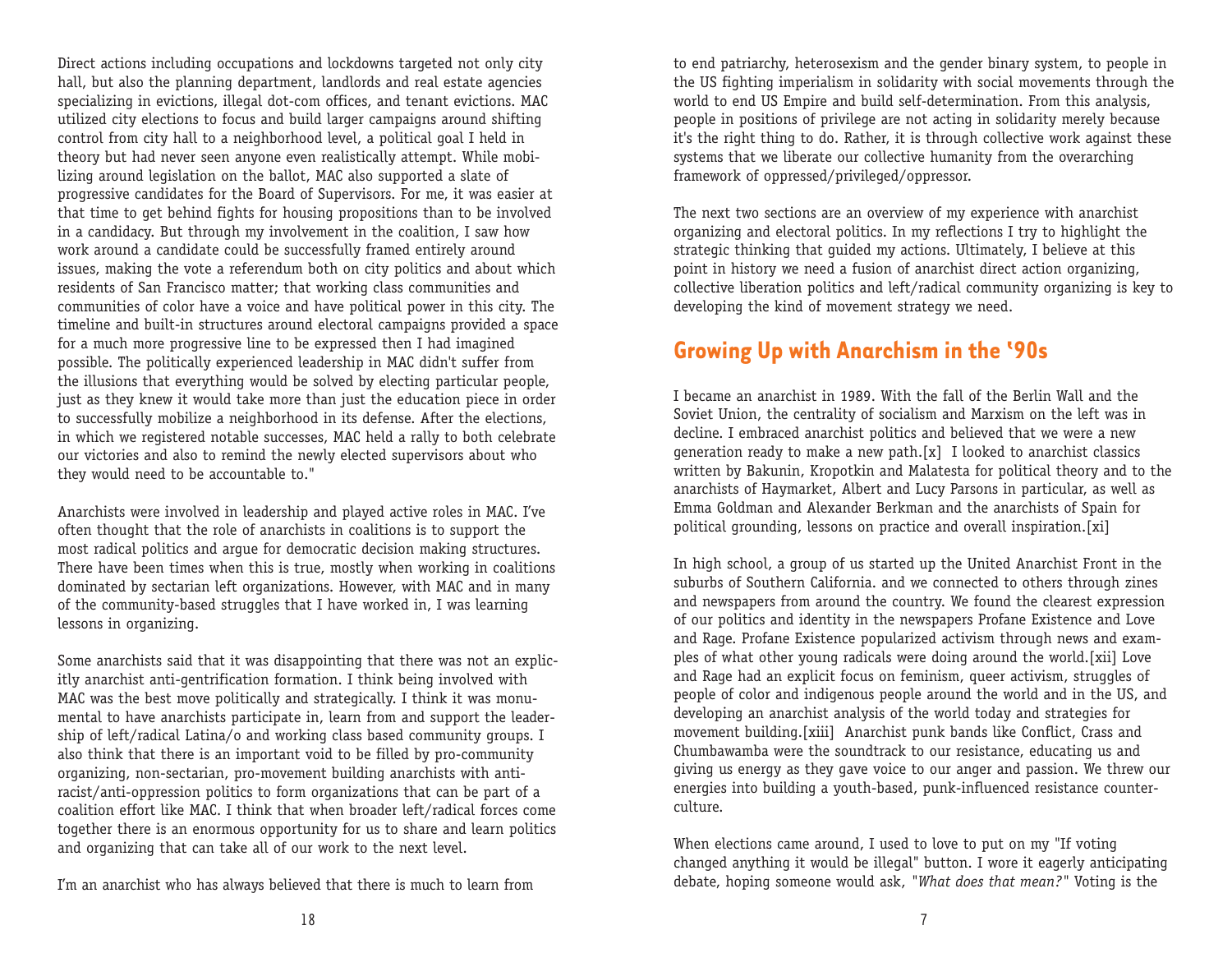illusion of choice between two masters who serve the interests of capital at the expense of the majority of humanity and the earth. *"But voting is our voice in how society operates."* Voting is the lie of democratic participation in your own subjugation. Our voice is expressed everyday when we resist injustice and build alternatives based in our commitment to mutual aid, cooperation and real decision-making power over our lives. And then the statement that I was just waiting for: *"If you don't vote, then you have no right to complain about what the government does."* Your vote reinforces the power of an unjust system that robs us of our power and dignity and then to add insult to injury, you give it the appearance of consent through your participation in the electoral process.

I saw these debates as opportunity to win the anarchist position and hopefully convert others. My general orientation focused on the need to build an explicitly anarchist movement to fight capitalism and the state. The questions of "how revolutionary transformation happens" or "how we move from this society to the society we want" were not on my mind. Not because I dismissed the questions, but because I wasn't at a point of knowing how or why to ask them. Like the anarchists and radicals of the late eighteenth and early nineteenth centuries that I studied and admired, I believed in my heart that revolution was coming, that it was inevitable, and that we needed to get more and more people ready for it. I grew up a white, middle class, male, with loving and supportive parents and access to healthcare, resourced public school, healthy food and excellent housing. My anarchism was sparked and guided by my working class best friend who grew up with his over-worked, under-supported single mom. He could articulate a long list of what was wrong with capitalism and the need for a society that treated people with dignity and respect.

Our strategy, as expressed by what we ended up doing as opposed to an articulated plan, was to get as many people into anarchism, fight back with other anarchists in what ever way we could (which primarily meant propaganda) and build loving community with our friends along the way. We were coming from a belief that basically people just needed to wake up, that people were brainwashed into submission and that once they knew the truth, the people of the world would get off their knees and the system would automatically come crashing down.

The Gulf War in 1991 had a profound impact on us. We found ourselves in the streets with thousands and for the first time it began to click that what we were up against was not just an isolated elite with power and wealth, but a complex system of inter-locking institutions like the media, military.[xiv] In following years I was challenged on my own sexism and racism by comrades and close friends. It has been a challenging and profound process of coming to understand that society is composed of complex relaThe most educational and inspiring experience I've had working on a campaign that included electoral politics was during the height of gentrification in the Mission District of San Francisco. Enormous amounts of capital were being invested in dot-com startups that led to a dramatic rise in evictions of long time Mission District residents, mostly working class and people of color. It also led to enormous rent increases. As a white middle class, alternative youth, I participated in the early cycle of gentrification. I mo ved into this predominantly working class, Latino/a neighborhood. Just being there at all made it more appealing to other white people to move in. While I went to the radical countercultural spaces run by and for activists and artists, this opened the way to more expensive stores catering to apolitical young people who came after me.

Gentrification is part of capitalism and white supremacy generally shapes the process by which it happens. I felt a sense of responsibility to engage in and support resistance efforts led by working class people and people of color in the neighborhood. Questioning my personal role in the process of ge ntrification was important, and I found that I understood my role more clearly through participation in the anti-gentrification struggle.

In 2000, with landlords, developers, and rich capitalists celebrating and profiting from the dislocation of working families, communities of color and low-income tenants, the Mission Anti-Displacement Coalition emerged. MAC was a collaboration between many of the most dynamic community organizations in the Mission fighting to build worker and tenant power, and fighting for environmental, racial and economic justice.

MAC was a multiracial, majority Latino/a, majority working class, left/radical led coalition. MAC used a multi-faceted campaign strategy that used direct action, electoral politics, community mobilizations, political education. The campaign had an immediate goal of halting gentrification and explicitly combined that with a long-term goal of popular control by communities over the decisions impacting them.[xxviii]

Clare Bayard, a long-time Food Not Bombs member at that time, anarchist organizer and member of Anti-Racism for Global Justice, has been key to my own thinking and participation in electoral politics. She explains her experience with MAC:

"MAC speak-outs, neighborhood forums, and community planning process meetings were the first spaces I'd seen that represented real self-determination in action on a community level, focused on housing/zoning (which, in real ways, is about neighborhood control). The community-based organizations in leadership built structures to intentionally bring together families, tenants, people facing eviction, for concrete political education and action.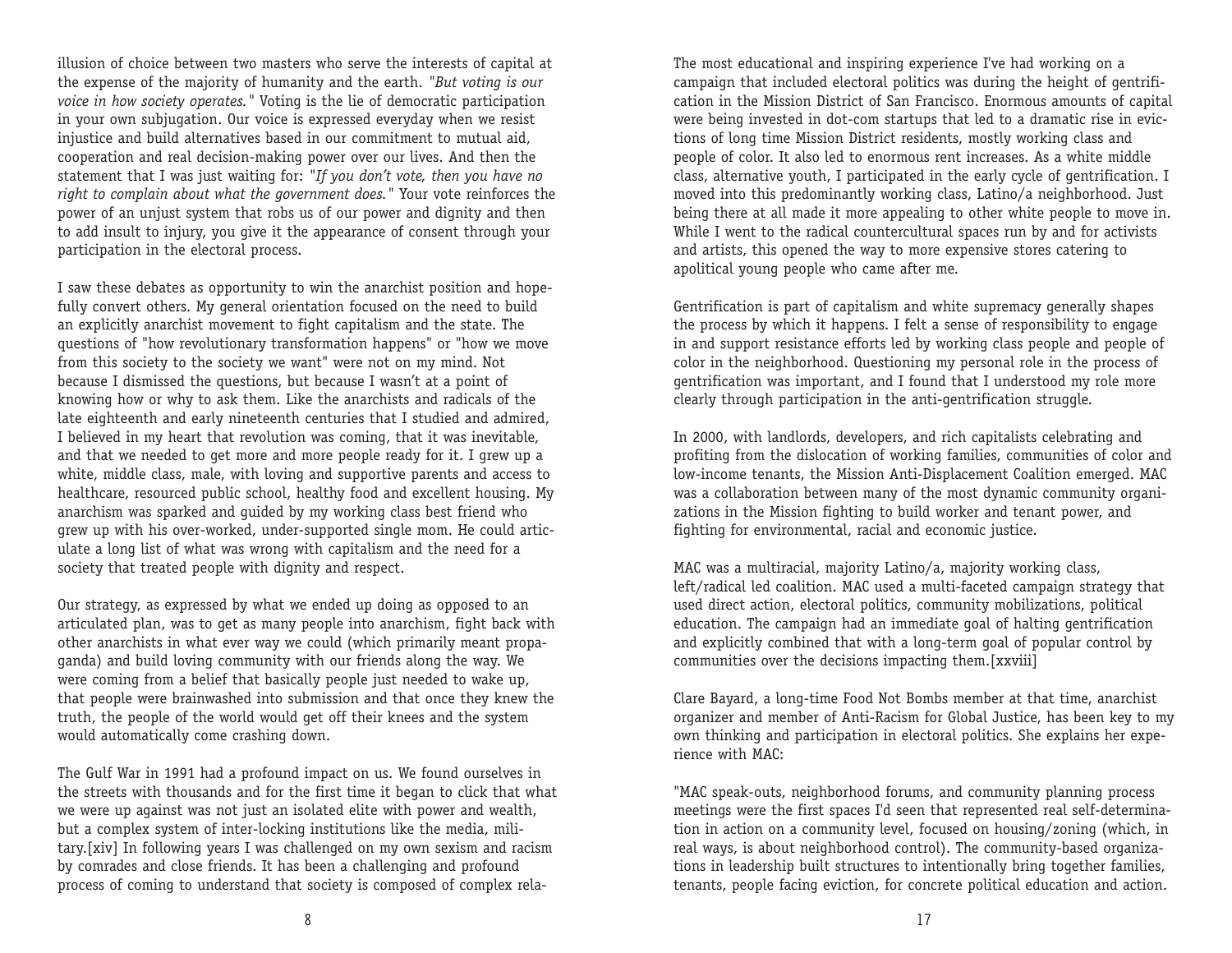#### **Gathering Lessons and Finding Connections**

I learned a lot from working in community-based electoral struggles. The orientation of the people I was learning from was generally based in radical community organizing models. From this orientation, broadly speaking, these electoral battles are part of long-term struggle against oppression and for self-determination and liberation. We can utilize these fights to engage in mass education, argue for our positions, and build the power of oppressed communities to fight back and develop alliances with other oppressed communities.

Through internal political education, skills building and reflection on our work we can develop the analysis and capacity of activists and organizers. And in every situation, we must set our own short-term goals of what victory in the campaign is so that we can be constantly moving forward with our long-term goals, even as we fight these attacks and even if we lose them.[xxv]

In his groundbreaking essay "Active Revolution", James Mumm explores the fusion between anarchist politics and community organizing. In discussing strategy he emphasizes the difference between activism and organizing.

"Activism's power is derived first from its ability to affect change on issues and secondly on the potential force for change embodied in organized people. Organizing uses power differently -- by first building an organization. For organizers, issues are a means to an end (the development of peoples' capacity to affect change). Organizers' use of power with others to alter the relations of power over others inherent in government or capitalist corporations forces such authoritarian groups into a debilitating contradiction. Opening such contradictions creates room for change. Authoritarian institutions may well react with violence to preserve power over others, or these contradictions may result in real social change. Liberation and revolution take place as relationships change from authoritarian to egalitarian."

In short, the goal of activism is to win issues and the goal of organizing is to develop people's capacity to effect change. Mumm's writings on these topics are key.[xxvi]

My orientation doing community-based electoral work has been to help make connections between anarchists and these struggles. Anarchists can learn a lot from working with community organizing models and I believe we have valuable organizing experience and analysis to bring to the table as well.[xxvii]

tionships shaped by white supremacy, patriarchy and other systems of oppression.[xv] This helped me to put capitalism and the state into a broader framework and history. It was critical to my development to believe that power was not just out there, but that I experience and participate in it. Now I had to figure out how the experience shaped me and what my participation meant. It was becoming clear that revolution was far more complicated and far from imminent. We needed to get better organized.

In the '90s, around the country, anarchists were strengthening or creating ho using collectives, worker co-ops, social centers, infoshops, micro-powered radio stations and other alternative institutions. Anarchists who had utilized affinity groups, consensus decision making, spokescouncils and creative direct action in the anti-nuke movement of the 80's helped bring these organizational forms and action strategies into the newer moveme nts.[xvi] Anarchists built organizations like Food Not Bombs, Lesbian Avengers, Industrial Workers of the World, Earth First!, Anti-Racist Action, Riot Grrrl, Anarchist Black Cross and hundreds of local collectives running projects including women's health, needle exchange, literature distribution, community gardens, queer youth outreach, bicycle, book and tool libraries, and tenant and prisoner support.[xvii]

Anarchists continued putting out hundreds of zines and newspapers and were among the first to turn the internet into an important communication tool. Anarchists were heavily involved in solidarity work for Mumia Abu-Jamal and political prisoners, indigenous struggles in the western hemisphere and the Zapatistas in particular. Through conferences and gatherings like Sister Subverter and Earth First! Round River Rendezvous, we came together to share experiences, learn skills and build our relationships with one another. In 1996, Active Resistance in Chicago took it to a new level and ran a week of workshops focused explicitly on community organizing, workplace organizing and direct action activism that lead up to protests at the Democratic National Convention.

Throughout this time period, I spent most of my time working with other anarchists to build a large, effective, well networked, anarchist movement that was capable of taking action, providing community services and building alternative institutions. I moved to San Francisco and immersed myself in Food Not Bombs. Our general strategy was to develop alternative institutions based on cooperation and mutual aid. They would help provide support for communities of resistances that could strike at systems of oppression through direct action, mobilizations (rallies and marches), civil disobedience. Cultural and social events and general education work would bring people into the movement an d build support for our activities.

As the movement was growing in size, more of the anarchists I worked with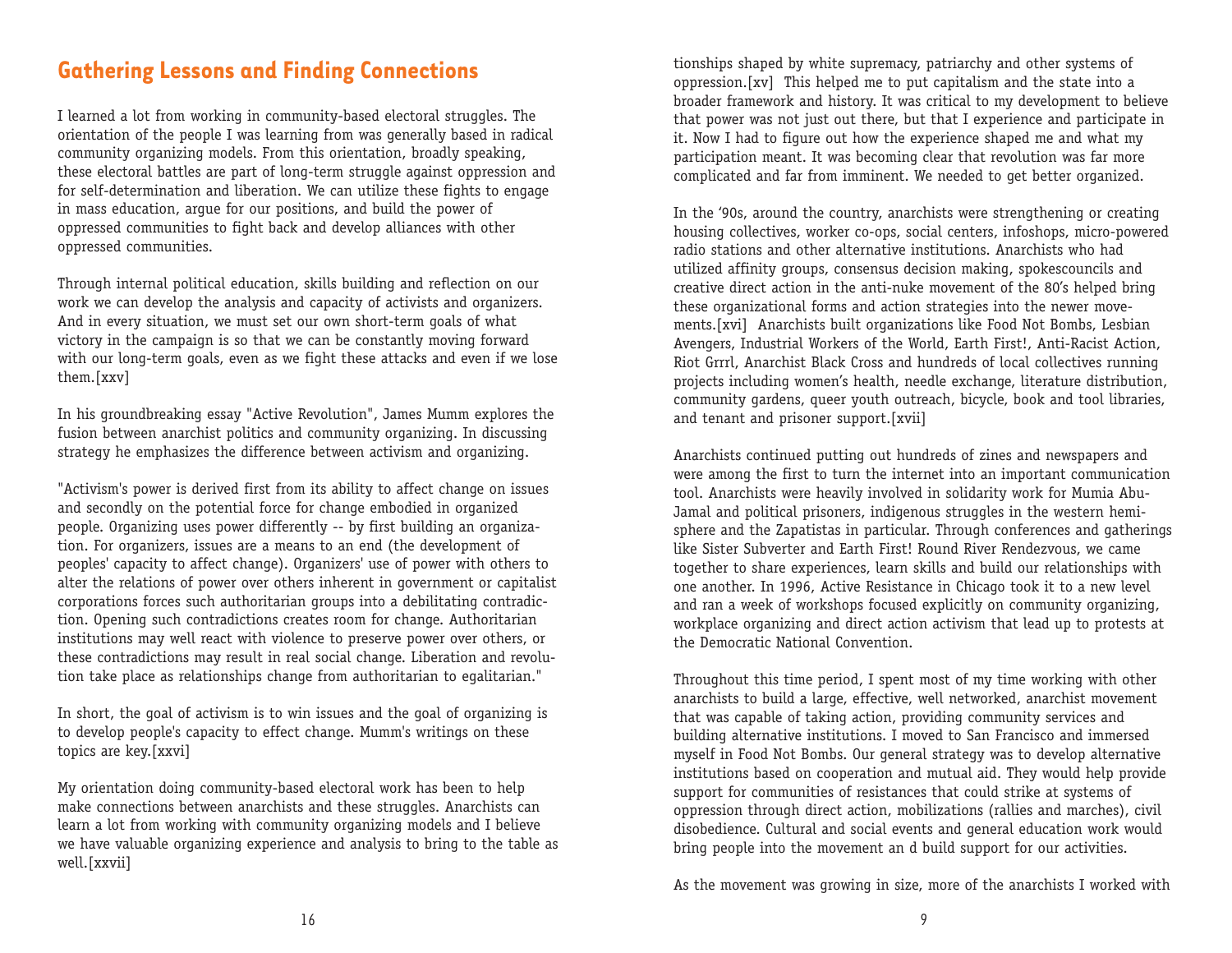named women of color feminism, queer theory and activism, and liberation struggles in communities of color as their political influences and sources of inspiration. In addition to anarchist classics, influences included contemporary radical intellectuals, poets and political novelists such as bell hooks, Marge Piercy, Adrienne Rich, Howard Zinn, Edward Said, Barbara Smith, Noam Chomsky, Malcolm X, Gloria Anzaldúa, Audre Lorde, Ursula K. LeGuin, Angela Davis and Alice Walker.

In addition to fighting systems of oppression in the world, a growing commitment was developing to fight the impacts of systems of oppression on our own lives and in our organizing. This commitment was building through the struggle primarily of women, queers, working class people and people of color to openly discuss issues of race, class, gender, sexuality and age in our organizations and projects. Molly Tov's widely distributed "Message To Anarchist Men and then some," and the anonymous "What It Is To Be A Girl In An Anarchist Boys Club" among dozens of other writings by women, called out sexism in the movement.[xviii] Former Civil Rights organizer and Black Panther Lorenzo Komboa Ervin's influential book "Anarchism and the Black Revolution" challenged white privilege and put the question of leadership from oppressed communities, particularly communities of color, into movement discussion.[xix]

Through working in collectives and reading movement history, revolutionary theory, and current analysis in the movement, I began to understand revolutionary transformation as a process that combines ideas, action and reflection. Through struggle in society we transform ourselves as individuals in the process. It requires organizations and projects based in anarchist politics that can help agitate for revolutionary change and offer alternatives people can join. The base of power for revolutionary change is everyday people who will rise up against some last straw in a multitude of injustices and when they do, we will be there to join in and support their initiative. Through struggles and victories, and the relationships and communities developed in the process, people develop a sense of empowerme nt. The anti-hierarchical, egalitarian or horizontal organizing models of anarchism facilitate as many people as possible sharing leadership roles, power and decision making. Through these experiences we learn to share power and develop a stronger base of active resistance to continue the struggle when this particular surge or uprising calms.

The empowered imaginations and passions of everyday people develop affinity with radical ideas and some of them join revolutionary organizations. These organizations are a base for continued collective action and help form communities of support with other left/radical formations. Through these activities our visions of what is possible and the concrete details of the new society will advance alongside our own capacities to

always get to choose which issues to prioritize. The logic is clear: if popular right wing forces are mobilizing mostly white voters to deny your community basic services, make it easier to lock your kids up, and outlaw your language in the classroom, then the matter is far more then just a vote or one election. Yet even as many anarchists understood this and participated in these struggles, the dominant message remained "Anarchists do not vote, do not engage in electoral politics." Given that the majority of anarchists are white and come from the white communities that are voting against communities of color, the dismissal of electoral politics becomes even more problematic.

I remember talking with a progressive/left, white, queer schoolteacher in San Francisco. She said that she had a really hard time trusting me because I was an anarchist. She said, "I agree with a lot of what I understand anarchism to be, but I don't trust anarchists. Every time powerful forces come after oppressed communities with all of these propositions, all the anarchists I talk with say they don't believe in legitimizing the power of the state because they won't get their hands dirty in electoral politics."

"Don't you understand that the state has real power over people's lives? This is not a game that you get to choose to play in or not. While you might have the privilege to stand there 'more radical then thou', most of us are fighting for our lives. Being 'above it all' is not a choice. Then you complain about the cops arresting you at a civil disobedience and call on my solidarity? I provide that solidarity because I hope one day you'll all wake up to what we're really up against."

While this was one of the most direct critiques I've heard about anarchists and voting, I've seen many express similar sentiments. I agree that voting can have the effect of legitimizing the state. I agree that questioning representative democracy in a capitalist society and questioning the role of voting in social change have all been positive contributions to revolutionary thought. However, I believe that our politics of non-engagement in so many crucial struggles involving the state, electoral politics among them, have in the end done more to de-legitimize anarchists than to de-legitimize the power of the state. Furthermore, I have worked with community-based struggles that have both turned out the vote and attacked the legitimacy of the state. I know that we are smart enough and creative enough to vote, participate in electoral politics when it is strategic and advance a radical systemic analysis. Beyond that, I also believe that white radicals have enormous potential to move from rebel outsiders to radical leaders in the kinds of white communities many of us grew up in.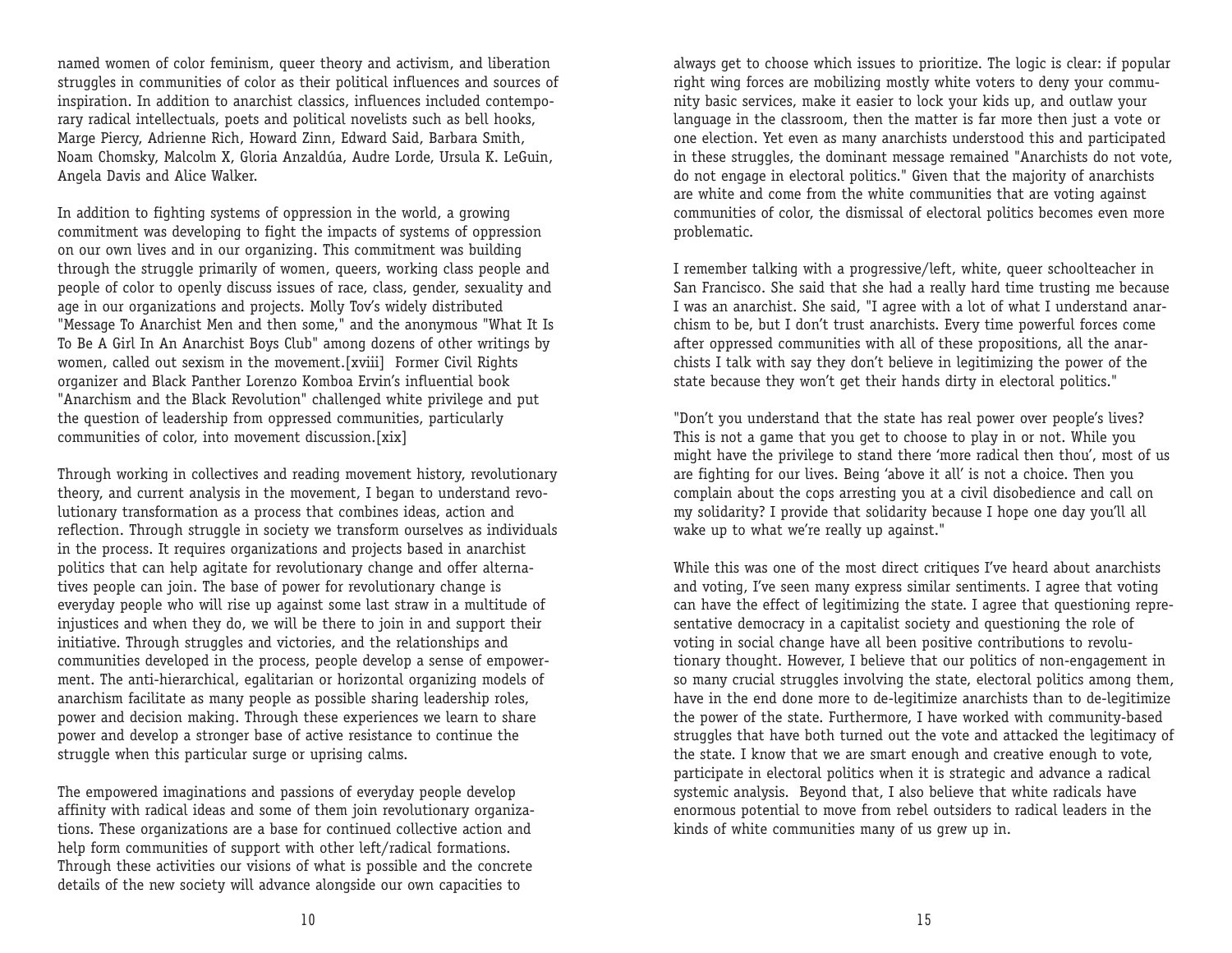is the goal, but moving people to the belief system and political commitment represented by the vote. The work of moving people to particular positions, mobilizing support for particular positions and turning people out on election day presents a clear structure to do mass political education and outreach with a clear next step that every individual is given. In many cases, to turn my back on electoral politics would be turning my back on the most pressing struggles of the day.

Jeff Giaquinto a San Francisco Food Not Bombs member of many years expresses this more bluntly, "Electoral politics suck. We frequently lose. Even when we win, people in the government are quick to water down or turn over our victories. I do it because the material impact of state policy is enormous and the vote does influence the political reality of what politicians believe they can get away with, both good and bad. Often it's about stopping policy from getting worse so we can have more space to organize for something better."

What is critical to understand is that we're not just fighting for votes, but for left/radical politics. If you can build a majority that favors both worker rights and immigrant rights, then Prop 187 not only loses, but there is far more power to build immigrant labor unions with broad community support. At this point, rather then argue with someone against voting when they are likely looking for some way to make their opinions heard, I encourage people to express their opinions through voting and then tried to connect there own desire to impact the world to broader political commitments like activism and community struggles. My goal is no longer to win an argument in those conversations. My goal is to build movements that win.

Prop 187 passed with 59% of the vote. The struggle against it galvanized many young people of color, particularly Chicanas/os to fight back even harder. This was just one more attack on their communities as well as one more opportunity to strengthen collective power to survive and deepen the struggle.[xxiv]

Over the next six years the rightwing scored an impressive array of victories at the ballot box. Using propositions they attacked affirmative action, bilingual education "English Only", youth of color and queer marriage. In all of these struggles community and activist organizations fought back. I marched in the streets with thousands of other people, as did many other anarchists. In these struggles I met very few people who had the illusion that this was the primary site of resistance. Overwhelmingly, I met people who were involved in a wide range of activities and projects in their communities. Many of them had clear analysis that these electoral fights were part of a larger struggle. To ask them why they were in these fights missed the point that oppressed communities are under attack and do not

make social change. This continues to reflect a large part of my thinking. However, I knew this was not enough. Throughout the 90's I was committed to primarily working with other anarchists. Nevertheless, I worked in coalitions and alliances with a broad range of left/radical activists. Looking back at my experience growing up in California, right-wing ballot measures and the struggles to defeat them serve as important markers in my development.

### **Growing Up Fighting the Right in California**

California is one of the most powerful states in the US. Outside of the slave economy based in the South, capitalists in California were a leading force in combining white supremacy and capitalism. California was colonized by the US government in the 1840's in a war against Mexico. Over 100,000 people were crossed by the US border in the process. The US war helped to fulfill the empire building plan of Manifest Destiny. California is now the 5th largest economy in the world and the most populous state in the US.

Over the past 150 years, capitalists have fought for and won key anti-immigration policies in California. Capitalists pitted white workers against even more underpaid, overworked Chinese workers. White labor unions - using a strategy of protecting white workers' rights only - organized to pass the Chinese Exclusion Act. Passed in 1882, it was the first significant law restricting immigration in the US. It became the basis for later attacks on immigrant communities. Chinese people were denied citizenship and the rights of citizenship until 1943. A similar cycle took place later with Japanese workers, particularly when Japanese workers organized unions and carried out successful strikes. In 1924, the US Congress passed legislation to build border patrols on the US/Mexico border. Immigration policy and border patrols expressing the logic of capitalism and white supremacy imposed the construct "illegal" to hundreds of thousands, and eventually millions, of people already exploited as workers. Colonized indigenous land and exploited immigrant labor was the base from which the California economy was built.

This is the history that I was born into in Anaheim, California in 1973. I went to school in the multiracial, majority white, public schools. In 1986, California became the 8th State in the US to declare English as the official language under the rallying cry, "English Only" (28 states have similar laws as of 2004). I remember in elementary school thinking any brown skinned person who couldn't speak English was inferior. My grandfather and other relatives regularly spoke of "those lazy, good for nothin' Mexicans stealing our tax dollars". Even as an activist in high school who often complained about apathy amongst other students, I never made the connection to the